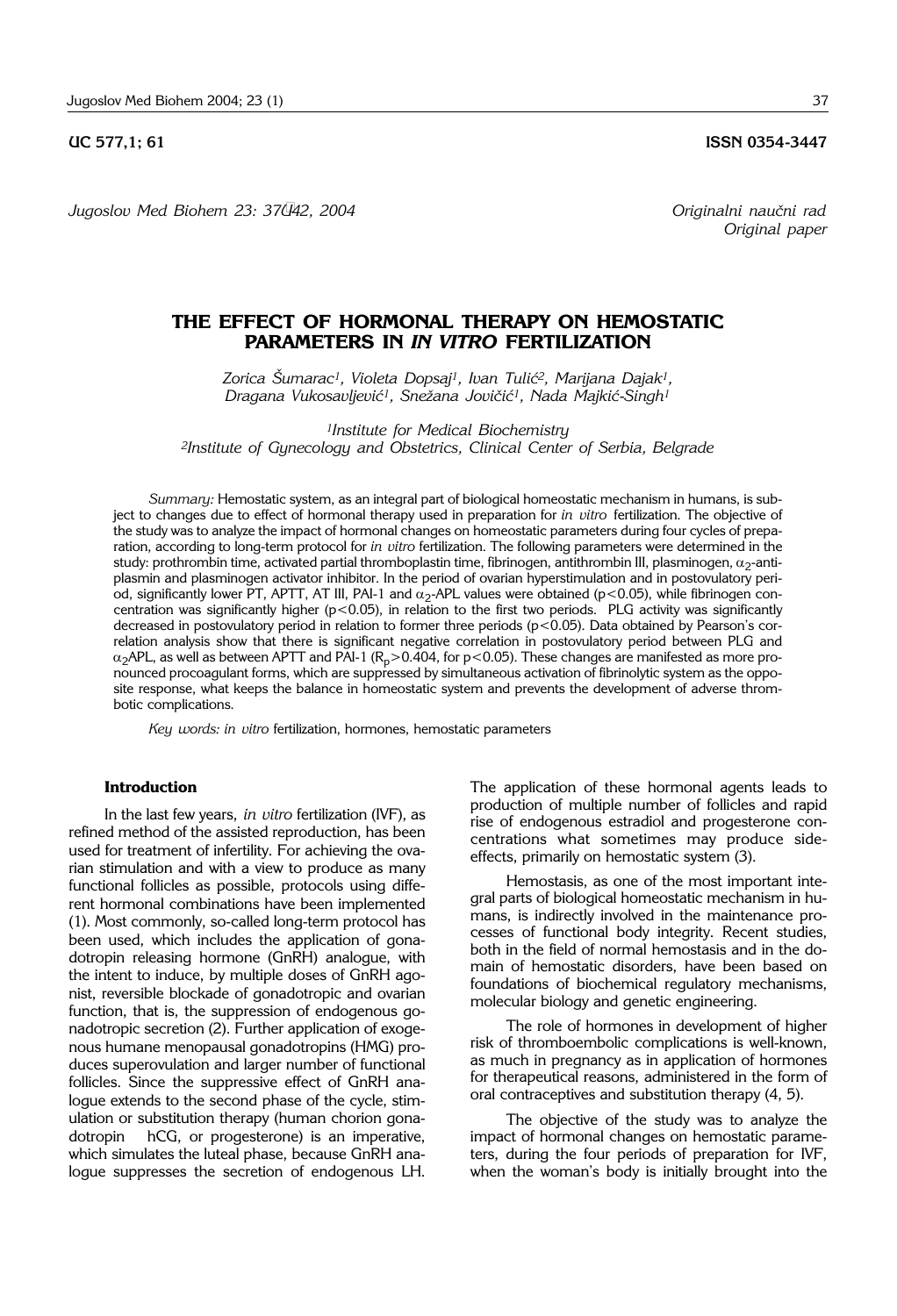state of hypoestrogenism followed by extremely high level of serum estradiol. The following parameters were measured for evaluation of hemostatic system: coagulation parameters (prothrombin time-PT, activated partial thromboplastin time-APTT, fibrinogen-FIB), physiological coagulation inhibitor antithrombin III-AT III, fibrinolytic plasminogen parameter-PLG, and physiological fibrinolysis inhibitors ( $\alpha_2$ -antiplasmin  $\alpha_2$ -APL, plasminogen activator inhibitor - PAI-1).

## **Material and Methods**

The study included 25 women in the protocol of *in vitro* fertilization, 28 to 42 years of age. During the therapeutical IVF program, the ovulation was stimulated by combined application of GnRH analogue (Suprefact) and sole or combined gonadotropins, such as FSH (Metrodin) and/or HMG (Humegon). GnRH agonists were applied from day 19 or 21 of former cycle to the second day of menstrual cycle. The agonists were used until adequate hormonal concentrations were achieved: LH  $<$  5 IU/L; estradiol  $<$  50 pg/mL and progesterone  $< 1$  ng/mL, as well as sonographic verification of the absence of follicles, what resulted in reversible hypogonadotropic hypogonadism. Gonadotropins (Metrodin and/or Humegon) were applied from the time of the achieved hormonal and ultrasound parameters, in the way that the doses were increased in relation to the growth of follicles and other biological indicators. The stimulation of follicular growth was controlled by monitoring the estradiol concentrations, and ultrasound verification of follicular size, i.e., monitoring of average growth of follicles in each ovarium and the thickness of endometrium. The ovulation was induced by h-CG administration (Pregnyl), when the size of follicles was 10 24 mm and mean endometrial thickness 10 13.5 mm, as well as the estradiol concentration was 500 1000 pg/mL. Programmed aspiration of oocytes from stimulated follicles was carried out 36 hours after h-CG application.

The sampling was carried out in four time periods:

Period I basic value, before the beginning of therapy;

Period II suppression of hypophyseal function, minimum estradiol concentration, before HMG (Humegon<sup>•</sup>) administration;

Period III ovarian hyperstimulation, maximum estradiol concentration, just before hCG (Pregnyl<sup>\*</sup>) adminsitration;

Period IV postovulatory period, after hCG administration just before embryonal transfer.

The following parameters were measured in plasma samples: PT, APTT, FIB, AT III, PLG, PAI-1 and  $\alpha_2$ -APL. Plasma was used for measuring the hemostatic parameters. Blood samples were taken from 7 to 9 morning hours. Sodium citrate was used as anticoagulant.

Coagulometry was used for PT, APTT and FIB measurements, while spectrophotometry was applied for AT III, PLG; PAI-1 and  $\alpha_2$ -APL, along with commercial Behring tests using the Behring Coagulation Timer coagulometer (6).

The following statistical methods were used in the study: Student's t-test and Pearson's correlation analysis (Rp Pearson's correlation coefficient) (7).

#### **Results**

In order to evaluate the effect of hormonal therapy on hemostatic parameters in *in vitro* fertilization, their values were measured in four different periods of preparation for IVF. The changes of determined parameters were compared between these periods and reciprocally.

Table  $I$  illustrates  $\bar{x}$  and SD for each determined parameter during four periods of measurements as well as their referential values.

Comparison of the values of these parameters between different periods of preparation for *in vitro* fertilization showed the following results: PT and APTT values were found to be significantly lower while FIB concentrations were significantly higher in periods III and IV in relation to periods I and II; significant de-

| Parameter                                           |                 | H               | Ш                 | IV               | Reference values        |
|-----------------------------------------------------|-----------------|-----------------|-------------------|------------------|-------------------------|
| PT, s                                               | $13.6 \pm 1.27$ | $13.2 \pm 1.23$ | $12.5 \pm 1.22*$  | $12.7 \pm 0.88*$ | 15<br>11                |
| APTT, s                                             | $36.7 \pm 5.56$ | $36.1 \pm 4.01$ | $34.2 \pm 3.15^*$ | $34.5 \pm 3.60$  | 26<br>-36               |
| FIB, g/L                                            | $2.6 \pm 0.51$  | $2.6 \pm 0.44$  | $3.4 \pm 0.58^*$  | $3.9 \pm 0.63*$  | 3.5<br>1.8 <sup>°</sup> |
| AT III, $%$                                         | $99 \pm 11.9$   | $95 \pm 8.9$    | $90 \pm 7.2^*$    | $86 \pm 7.2*$    | 120<br>75               |
| PLG, %                                              | $100 \pm 10.9$  | $99 \pm 10.9$   | $97 \pm 9.1$      | $92 \pm 6.2^*$   | 120<br>75               |
| $\alpha$ <sub>2</sub> -APL, %                       | $97 \pm 9.6$    | $96 \pm 6.9$    | $92 \pm 8.4*$     | $90 \pm 7.3*$    | 120<br>80               |
| $PAI-1$ , $I/ML$                                    | $3.1 \pm 0.99$  | $3.4 \pm 0.83*$ | $2.8 \pm 0.70^*$  | $2.6 \pm 0.77*$  | 3.5<br>0.3              |
| * significant value in relation to basic $(p<0.05)$ |                 |                 |                   |                  |                         |

Table I Clinical evaluation of hemostatic parameters during the period of preparation for *in vitro* fertilization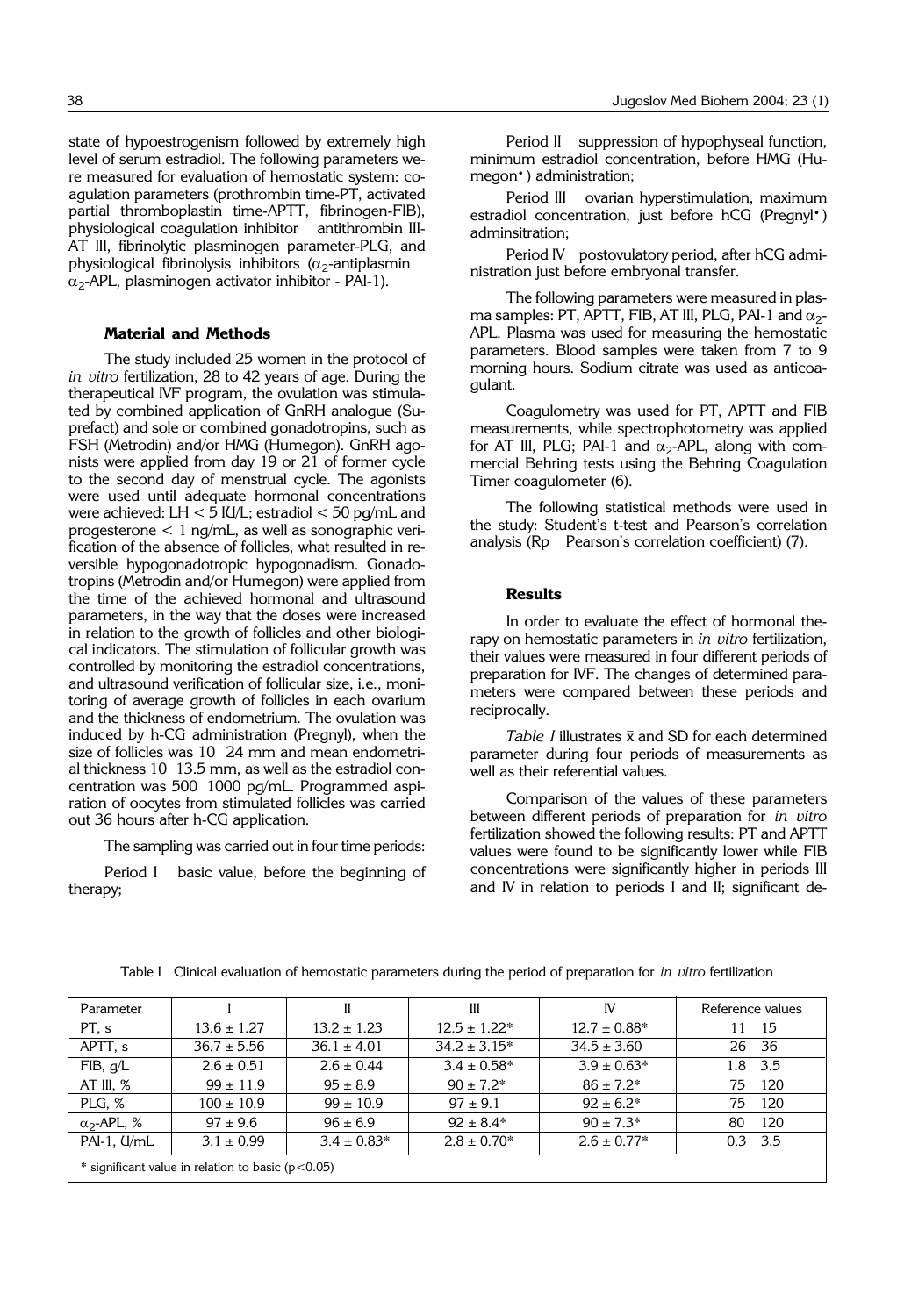crease of AT III and PAI-1 levels was found in periods III and IV in relation to periods I and II, and significant difference was also found between period I and II; significant decrease of PLG activity was found in period IV in comparison with other three periods; significant  $\alpha_2$ -APL decrease was found in periods III and IV in relation to periods I and II, and significant difference was also found between period III and IV.

Reliability of correlation between values of measured hemostatic parameters was analyzed in all four observed periods. Considering that the most significant changes were found in hyperstimulatory and postovulatory periods, Pearson's correlation test was carried out only for periods III and IV. Data obtained from this analysis revealed significant correlation  $(R_p > 0.404,$  $p<0.05$ ) between PLG and  $\alpha_2$ -APL ( $R_p = 0.524$ ), and APTT and PAI-1 ( $R_p = 0.459$ ) in period IV.

## **Discussion**

Hemostasis is the result of balance between coagulation, i.e. formation of fibrin coagulum responsible for stasis of hemorrhage, and fibrinolysis, which promotes decomposition of fibrin and elimination of thrombus. Hormonal therapy in the form of oral contraceptives or hormonal substitution therapy in postmenopausal women interferes with hemostatic system in view of side-effect. Large number of studies suggests the possibility of procoagulant conditions frequently causing thromboembolic complications due to application of such therapy (8, 9). Extremely high effect has been reported in application of third-generation oral contraceptives.

*In vitro* fertilization, as state-of-the-art assisted reproduction, uses protocols with different hormonal combinations to achieve ovarian stimulation and produce as many functional follicles as possible. Rapid rise of endogenous estrogen concentration as the result of such therapy affects hemostasis as well (10 12).

Determination of *prothrombin time* is the measure of activity of coagulation factors of extrinsic pathway of coagulation (II, V, VII, X, fibrinogen), while *partial thromboplastin* time is the indicator of the status of coagulation factors of intrinsic pathway of coagulation (VIII, IX, XI, XII), prekallikrein, high-molecularweight kininogen and factors of both intrinsic and extrinsic pathways of coagulation cascade (fibrinogen, II, V, X). Relatively shorter PT and APTT noted in studies by Kodama and associates (3) is explained by the increase of concentrations of particular coagulation factors due to hemoconcentration, what is manifested by higher risk of thrombosis. Lox and Canez (14) also interpreted such shorter PT and APTT as the consequence of increased concentration of factors II, V, VII, IX and X, what was hypothetically explained by higher activity of liver during more marked biodegradation of larger amounts of estrogen. Our study reported significantly shorter prothrombin time in phases of ovarian

hyperstimulation and postovulatory period in comparison with basic period, while significantly shorter partial thromboplastin time was seen in hyperstimulation period in relation to basic one (*Table I*). These changes remained within referential values in all patients.

Fibrinogen, being the most prevalent coagulation factor, is susceptible to changes of concentration under the activity of hormonal drugs, what is suggested by numerous studies dealing with effects of oral contraceptives and hormonal substitution therapy on parameters of hemostasis (15). Higher fibrinogen concentration during hormonal preparation for IVF is explained by estrogen stimulation of liver for fibrinogen synthesis (16), decreased fibrinogen clearance (17), or presence of fibrinogen as the protein of the acute phase of inflammatory process which participates in ovulatory process (7). Our study reveals significant increase of fibrinogen concentration in periods III and IV in relation to the first two periods, when such increase exceeds the normal limits and indicates the shift of balance to coagulation process (*Table I*). Fibrinogen together with PT and APTT measurements, as the principle regular tests for evaluation of coagulation factor changes, may be used for monitoring of procoagulant oscillations during the preparation for IVF.

*Antithrombin III* is the most important inhibitor of blood coagulation. Its major function is the inactivation of thrombin and F Xa, while it neutralizes, to a lesser degree, the activity of IXa, XIa and XIIa coagulation factors, as well as the activity of kallikrein and plasmin. The mechanism of thrombin inhibition is expressed by its bonding to AT IIIa reactive center and formation of stable and irreversible thrombin-antithrombin (TAT) complex. The decrease of concentration of this coagulation factor is present in hormonal therapy both because of administration of oral contraceptives (18) and implementation of different IVF protocols (7, 16). Such drop of activity is believed to be the result of the increased consumption of antithrombin III due to developed hypercoagulation (17), provoked by large amounts of endogenous estradiol. During the examinations, a significant decrease of AT III level was noted in periods III and IV in relation to the first two periods (*Table I*). Changes of AT III were within reference values.

Major enzyme of fibrinolytic system degrading the fibrin is plasmin. According to its structure and characteristics, plasmin is serine protease and it is found in plasma as inactivated form proenzyme plasminogen. Plasmin expresses its proteolytic activity by degradation of arginine and lysine bonds primarily in fibrin and fibrinogen molecules. Multiple heterogenous compounds have the capacity of converting the plasminogen into plasmin. They are known as plasminogen activators. The most important *plasminogen activators* are the following: tissue plasminogen activator (t-PA 1 and t-PA 2) and urokinase-plasminogen activator type (u-PA). The studies dealing with the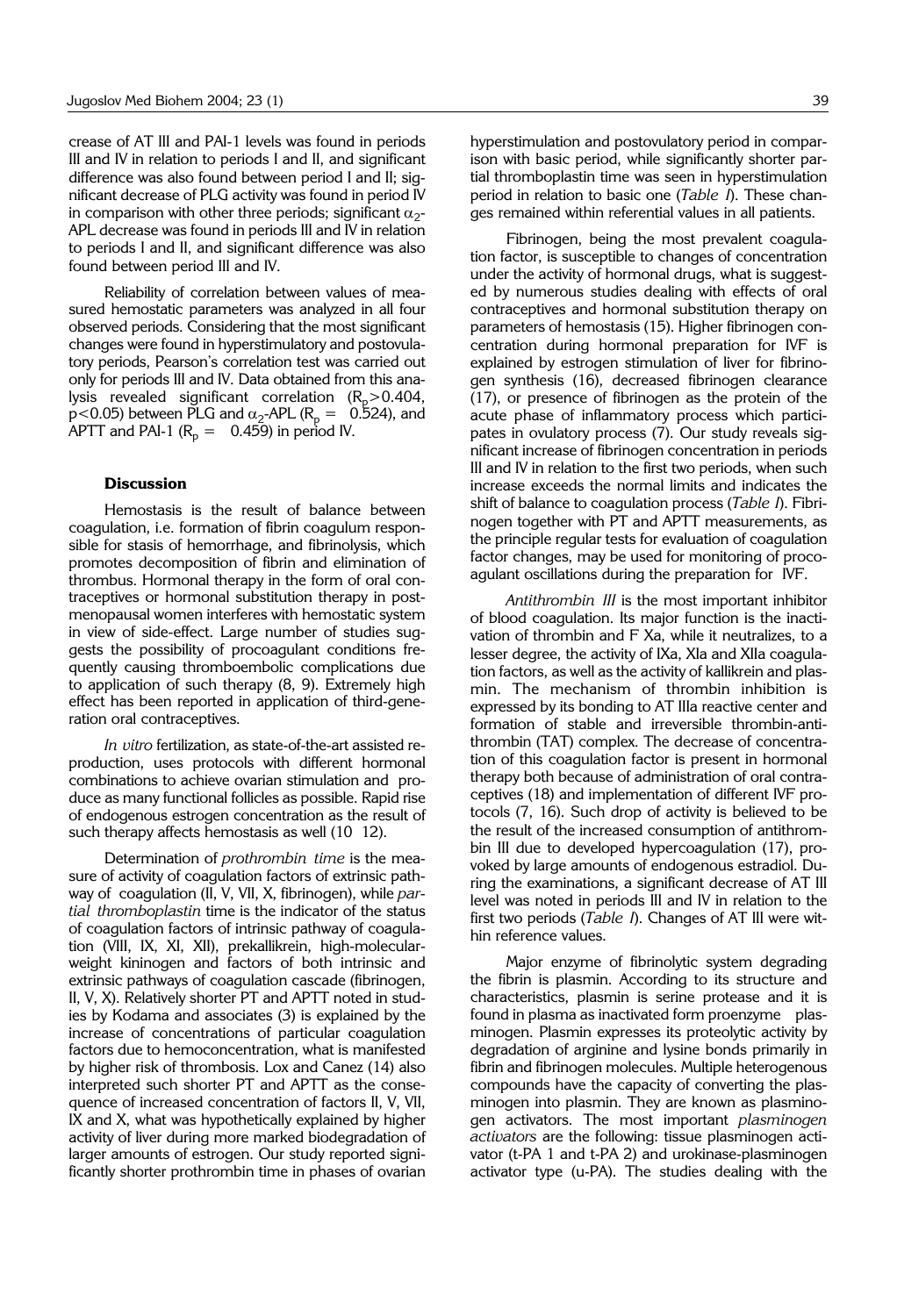effect of hormonal therapy on fibrinolytic system show the increase of plasminogen concentration and, most commonly, the increase of concentration of its activators (12, 9), what corroborates the hypothesis that the activation of fibrinolysis is also involved in balance process along with the activation of coagulation. During the IVF preparations, our subjects manifested significant fall of plasminogen activity in period IV in comparison with former three ones. Considering that the values changed within normal limits, the change of plasminogen concentration only failed to give sufficient information on resulting hypofibrinolytic processes (*Table I*).

Several inhibitors are involved in the inhibition of fibrinolytic process, and their activity is expressed either via direct plasmin inhibition (antiplasmins) or through plasminogen activator inhibition (PAI).

 $\alpha_2$ -*antiplasmin* ( $\alpha_2$ APL) is the most important plasmin inhibitor. The inhibition of fibrin degradation under the effect of plasmin is accomplished by  $\alpha_2$ APL in three ways: very rapid inhibition of free plasmin in plasma, inhibition of plasminogen bonding to fibrin, and cross-linking with fibrin  $\alpha$ -chains during blood coagulation. *Plasminogen activator* inhibitors are plasminogen activator inhibitors 1 and 2 (PAI-1 and PAI-2). They belong to serine proteases. PAI equally inhibits both t-PA and u-PA, but has no effect on prourokinase activity. Lower fibrinolytic activity is the most frequent impairment of hemostatic system causing the thrombophilia, while the increase of PAI-1 concentration is the most common cause of this condition. It has been proved that hormones interfere with the activation of fibrinolytic process just by having the effect on its inhibitors. Higher estrogen level predisposes the increase of fibrinolytic potential due to reduced activity of PAI-1 and  $\alpha_2$ -APL (12). The increase of t-PA concentration, as endothelial component of fibrinolysis, along with concurrent decrease of PAI-1 concentration lead to activation of fibrinolysis as equilibrium response to activated coagulation. Estrogens are considered to reduce the synthesis of PAI-1 or to increase its clearance, what results in higher t-PA activity (19). These fibrinolytic effects are diminished in postmenopausal women who are not covered by hormonal substitution therapy, and consequently, they are at higher

risk of cardiovascular disorders. The obtained results showed significantly lower PAI-1 concentrations in periods III and IV in relation to periods I and II, and also significantly lower activity of  $\alpha_2$ -APL in periods III and IV in comparison with earlier periods as well as between periods III and IV (*Table I*). Although all changes of fibrinolysis inhibitors remained within referential values, they supported the fact that reduced activity of fibrinolysis inhibitors produced the activation of fibrinolytic system itself, what was highly significant for opposing the procoagulant processes and preventing the thrombosis.

In postovulatory period, where maximum level of endogenous estradiol is followed by rise of progesterone concentration due to application of humane chorion gonadotropin, the correlation of plasminogen and antiplasmin may be noted, suggesting the development of hypofibrinolysis, which is simultaneously compensated with the fall of concentration of its inhibitors, favoring the fibrinolytic process as opposing to activated coagulation. This is supported by the correlation between coagulation parameters (APTT) and inhibitors of fibrinolysis (PAI). Correlation coefficient between PLG and  $\alpha_2$ -APL was 0.524, while between APTT and PAI-1 was 0.459, what was statistically significant in both cases.

These changes are manifested as more pronounced procoagulant forms, which are being suppressed by simultaneous activation of fibrinolytic system as the antagonistic response, what keeps the balance in hemostatic system and prevents the development of adverse thrombotic complications. Our group of patients had no such complications.

Given the course of changes occurring in hemostatic system, predictive testing of hemostatic parameters is recommended in women who are scheduled for IVF preparation, both in those patients predisposed to thrombotic incidences due to genetic deficits of some hemostatic parameters as well as in others for detection of probable deficits of coagulation and fibrinolytic factors. Such screening allows for early detection of pathological changes in hemostatic system as well as making diagnosis, treatment and, accordingly, evasion of thromboembolic complications.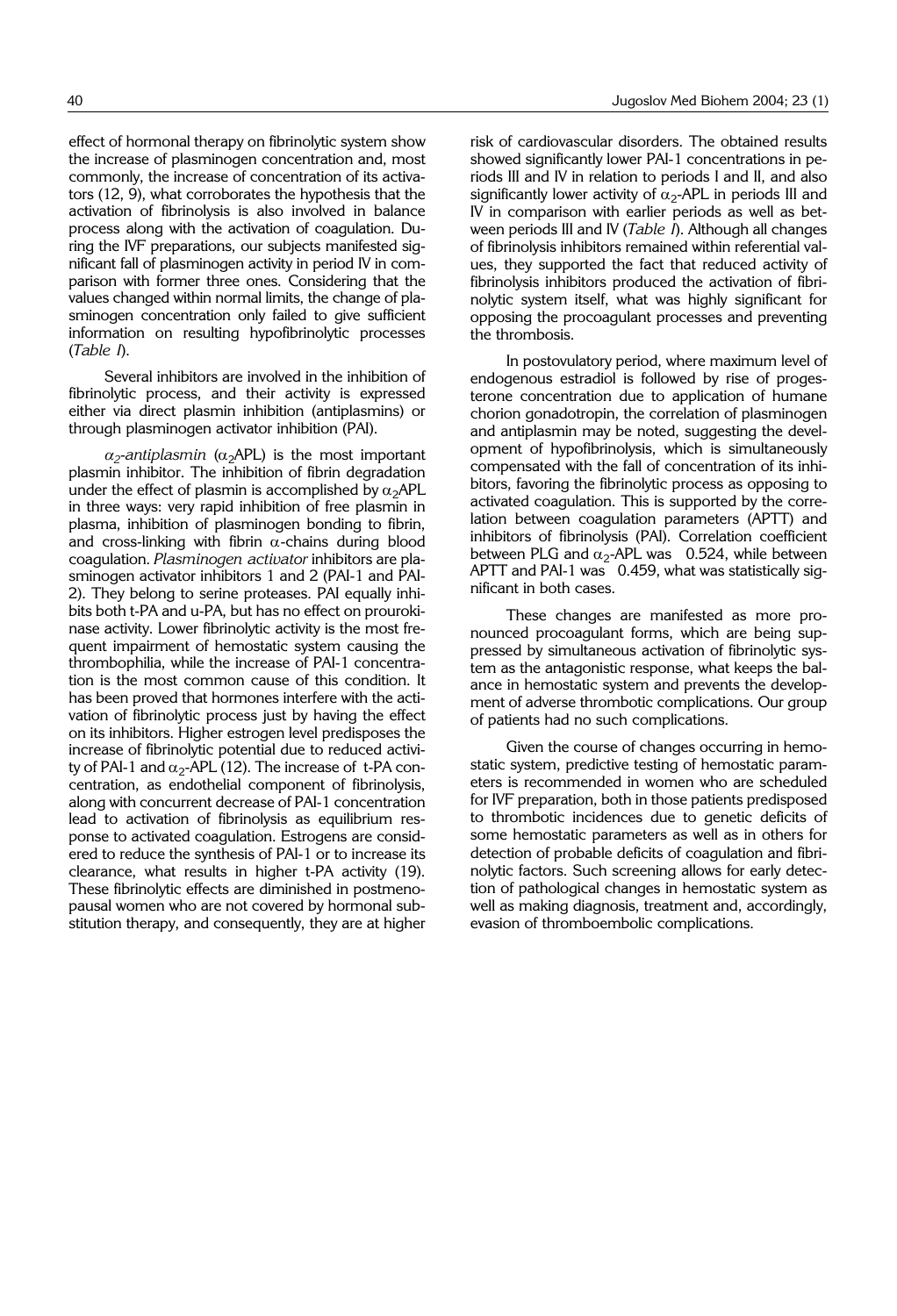## UTICAJ HORMONSKE TERAPIJE NA PARAMETRE HEMOSTAZE U *IN VITRO* FERTILIZACIJI

*Zorica [umarac1, Violeta Dopsaj1, Ivan Tuli}2, Marijana Dajak1, Dragana Vukosavljevi}1, Sne`ana Jovi~i}1, Nada Majki}*-*Singh1*

*1Institut za medicinsku biohemiju 2Institut za ginekologiju, Klini~ki centar Srbije, Beograd*

Kratak sadržaj: Hemostazni sistem, kao integralni deo biološkog homeostatskog mehanizma čoveka, je podložan promenama usled dejstva hormonske terapije korišćene u pripremi za *in vitro* fertilizaciju. Cilj ovog rada je bio ispitivanje uticaja hormonskih promena na hemostatske parametre u toku četiri ciklusa pripreme, prema dugotrajnom protokolu za *in vitro* fertilizaciju. U radu su određivani parametri: protrombinsko vreme, aktivisano parcijalno tromboplastinsko vreme, fibrinogen, antitrombin III, plazminogen,  $\alpha_2$ -antiplazmin i plazminogen aktivator inhibitor. U periodu hiperstimulacije ovarijuma i u postovulacionom periodu dobijeno je značajno sniženje PT, APTT, AT III, PAI-1 i  $\alpha_2$  (p<0,05), i značajni porast koncentracije fibrinogena (p<0,05), u odnosu na prva dva perioda. Aktivnost PLG je bila značajno snižena u postovulacionom periodu u odnosu na prethodna tri perioda (p<0,05). Podaci dobijeni Pearson-ovom korelacionom analizom pokazuju da postoji značajna negativna korelacija u postovulacionom periodu izmedu PLG i  $\alpha_2$ APL, kao i između APTT i PAI-1 (Rp>0,404, za p<0,05). Ove promene se manifestuju kao izra`enije prokoagulantne forme, koje bivaju suprimirane istovremenim aktiviranjem fibrinolitičkog sistema kao suprotnog odgovora, čime se održava ravnoteža u hemostaznom sistemu i sprečava nastanak neželjenih trombotičkih komplikacija.

Ključne reči: in vitro fertilizacija, hormoni, hemostatski parametri

## **References**

- 1. Archer DF. Ovulation induction. Clinical Obstet Gynecol 1984; 27: 917 1013.
- 2. Healy DL, Polson DW, MacLachan V, Clarkson P. Randomized study Buserelin-hMG treatment in routine IVF patients. In: Brosen I, Jacobs HS, Runnenbaum B: LHRH analogues in gynecology. The Parthenon Publishing group, New Jersey 1990: 43 51.
- 3. Santoro N, Elzahre D. Pulsatile gonadotrophin-releasing hormone therapy for ovulatory disorders. Clin Obstet Gynecol 1993; 36: 727 36.
- 4. Kluft C, Lansink M. Effect of oral contraceptives on haemostasis variables. Thromb Haemostas 1997; 78 (1): 315 26.
- 5. World Health Organization Collaborative Study of Cardiovascular Disease and Steroid Hormone Contraception. Venous thromboembolic disease and combined oral contraceptives: results of international multicentre case-control study. Lancet 1995; 346: 1575 '82.
- 6. Brown BA. Hematology: Principles and Procedures, 6th ed. Philadelphia: Lea & Febiger; 1993.
- 7. Hill AB. Principles of Medical Statistices. Griffin, London, 1991.
- 8. Hershel J, Jick SS, Gurewich V, Myers WM, Vasilikis C. Risk of idiopathic cardiovascular death and nonfatal venous thromboembolism in women using oral contraceptives with differing progestagen components. The Lancet 1995; 346: 1589 93.
- 9. Helmerhorst FM, Bloemenkamp KWM, Rosendaal FR, Vandenbroucke JP. Oral contraceptives and thrombotic

disease: risk of venous thromboembolism. Thromb Haemostas 1997; 78 (1): 327 33.

- 10. Biron C, Galtier-Dereure F, Rabesandratana H, Bernard I, Aguilar-Martinez P, Schved JF, Hedon B. Hemostasis parameters during ovarian stimulation for in vitro fertilization: results of a prospective study. Fertil Steril 1997; 67 (1): 104'9.
- 11. Aune B, Øian P, Østerud B. Enhanced sensitivity of the extrinsic coagulation system during ovarian hyperstimulation for in-vitro fertilization. Hum Reprod 1993; 8 (9): 1349'52.
- 12. Lox C, Cañez M, Prien S. The influence of hyperestrogenism during in vitro fertilization on the fibrinolytic mechanism. Int J Fertil 1998; 43 (1): 34 9.
- 13. Kodama H, Fukuda J, Karube H, Matsui T, Shimizu Y, Tanaka T. Status of the coagulation and fibrinolytic system in ovarian hyperstimulation syndrome. Fertil Steril 1996; 66 (3): 417 24.
- 14. Lox C, Cañez M, DeLeon F, Dorsett J, Prien S. Hyperestrogenism induced by menotropins alone or in conjunction with luprolide acetate in in vitro fertilization cycle: the impact on hemostasis. Fertil Steril 1995; 63 (3): 566 '70.
- 15. Meade TW. Hormone replacement therapy and hemostatic function. Thromb Haemostas 1997; 78 (1): 765 9.
- 16. Aune B, Høie KE, Øian P, Holst N, Østerud B. Does ovarian stimulation for in-vitro fertilization induce a hypercoagulable state? Hum Reprod 1991; 6 (7): 925 7.
- 17. Phillips LL, Gladstone W, Vande Wiele R. Studies of coagulation and fibrinolytic systems in hyperstimulation